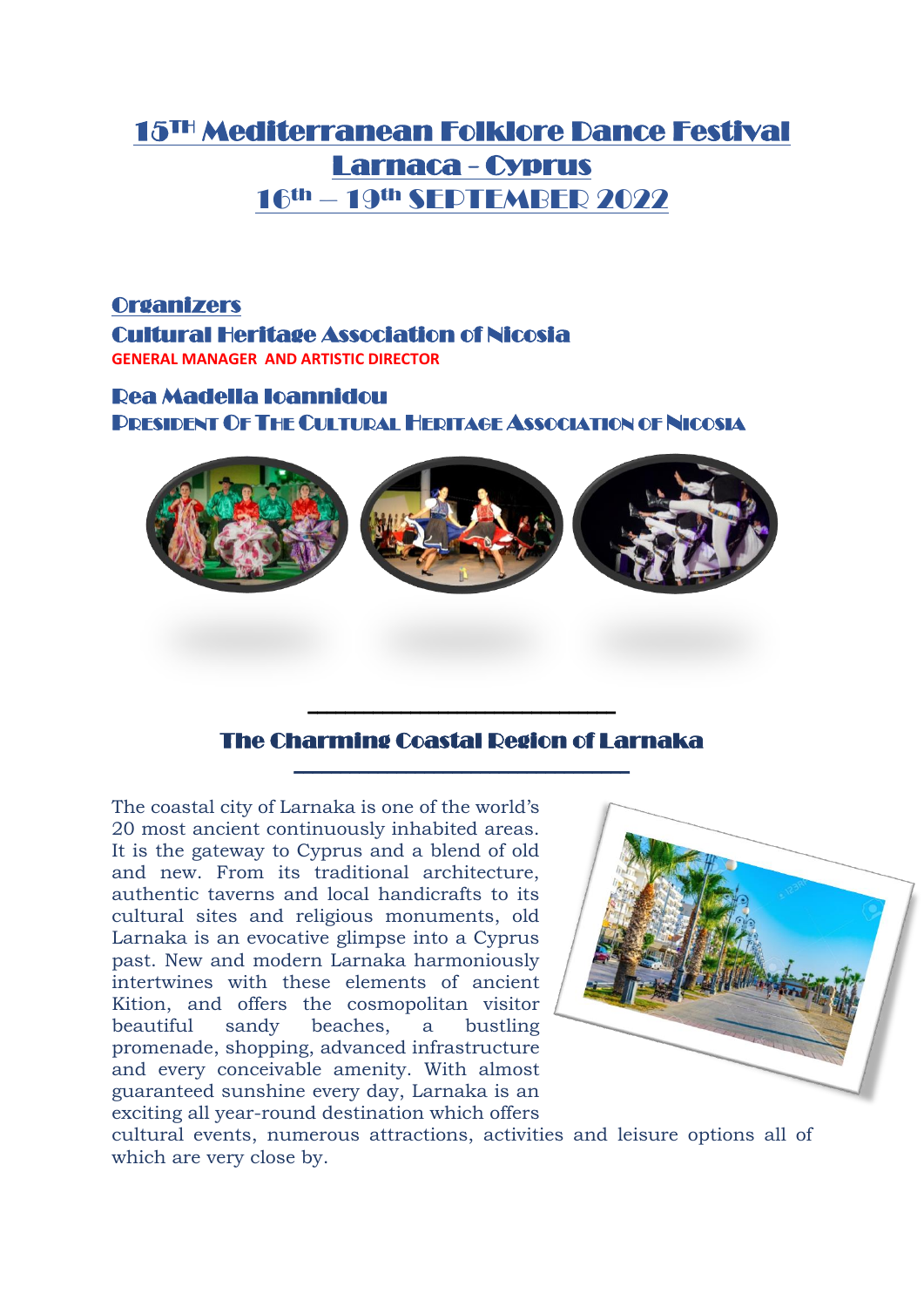Larnaka is a place where "They Always Come Back". We are not only referring to Larnaka's winter guests, the flamingos, which are visiting the area's lakes in flocks, but also the visitors of Larnaka who keep returning year after year. The region has the highest percentage of repeat visitors amongst the seaside areas of the island at 60% - testament to its broad appeal, which embraces a number of unique features, including many traditional Cypriot experiences.





Why "They Always Come Back" Unbeatable location Rich ancient history Fantastic beaches Unforgettable local experiences Conveniently compact Soul and Authentic Character Exciting for all seasons Picturesque traditional villages **Wreck diving** 



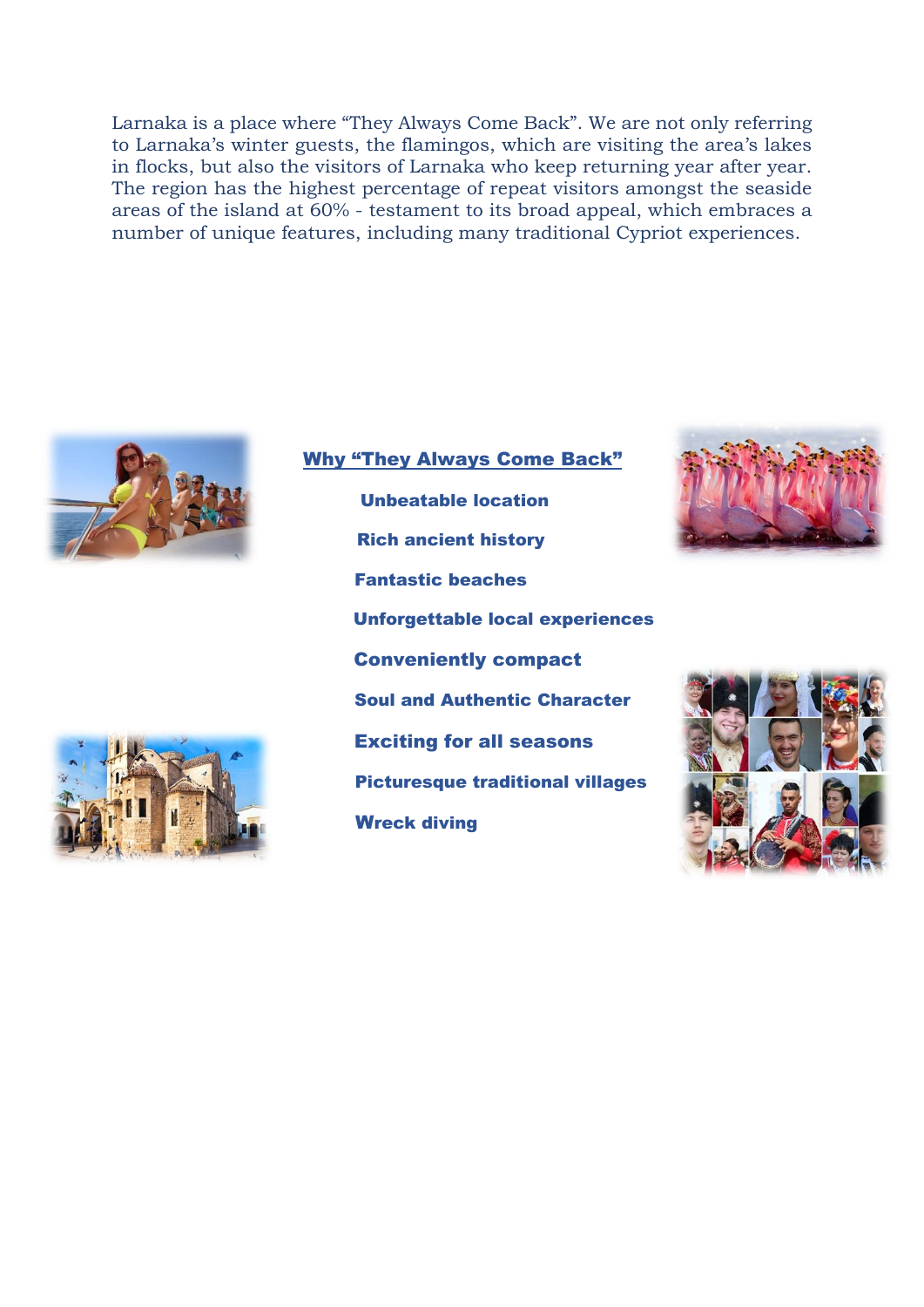## Terms and Conditions:

- All folklore dance groups from Mediterranean countries may participate.
- BUT WE ARE GOING TO ACCEPT FOLKLORE DANCE GROUPS FROM ANY WHERE AS WE WANT TO GIVE THE OPPORTUNITY TO THE WHOLE WORLD TO COME AT OUR **FFSTIVAL**
- SO PLEASE INFORM ANYONE THAT MIGHT BE INTERESTED TO GET IN CONTACT WITH US.
- OUR FESTIVAL HAS BEEN AWARDED IN 2019 WITH THE EFFE AWARD AS ONE OF THE BEST FESTIVALS OF EUROPE
- **The organizer is not responsible for providing visas to foreign nationals (outside the EU) that will need them.**
- Maximum group members **twenty-four (24),** including musicians. *(Please note music should be live performance not CD)* – If groups like to bring more people, it is permitted.
- **Participation fee 190 euros per person**
- The additional persons dancers or musicians have to pay 190 Euros per person, as all other members
- but if you want to bring people just for visiting Cyprus and have fun as escorts of your group then they pay 240 euros per person.
- **This sum includes accommodation, in 3 or 4 beds rooms apartments or flats or hotels for 4 nights**
- **3 buffet meals per day**
- **internal transportation to the venues and hotels**
- **transportation from and to the airport**
- **free entrance to venues and archaeological museums.**
- **Free mini-Cruise and diving,**
- **traditional parties,**
- **presents and t-shirt.**
- Whoever would like to book single or double room has to pay the difference but on our special hotel price offers. **The single room is 25 EUROS EXTRA PER NIGHT PER PERSON 4 nights 100 euros extra**
- **double room is 20 euros EXTRA per night, per person. 4 nights 80 euros extra**
- **8 performances will take place. Be prepared for 3 different 10΄ minutes program, other dances other costumes and 5 outdoor performances at streets and squares only one dance for 3-5 minutes. Be aware that the weather will be very warm during the outdoor performances in the morning**.
- WE WILL ACCEPT GROUPS FROM THE AGE OF **17TH years old**
- **Groups interesting for participating must send a DVD of their work, along with a history of their group and CV's to 17 ilia Venezi street, Engomi 2401, Nicosia, CYPRUS or a link on email [Elia24@cytanet.com.cy](mailto:Elia24@cytanet.com.cy) until 30 of April 2022**
- Also, you have to send back the application form with all details of contacts
- **If groups decide to come earlier or stay in Cyprus more days, for any reason, they must pay for their EXTRA NIGHTS OF accommodation. We will help SO THAT THE GROUP STAYS AT THE SAME HOTEL WE HAVE ARRANGE FOR THEM**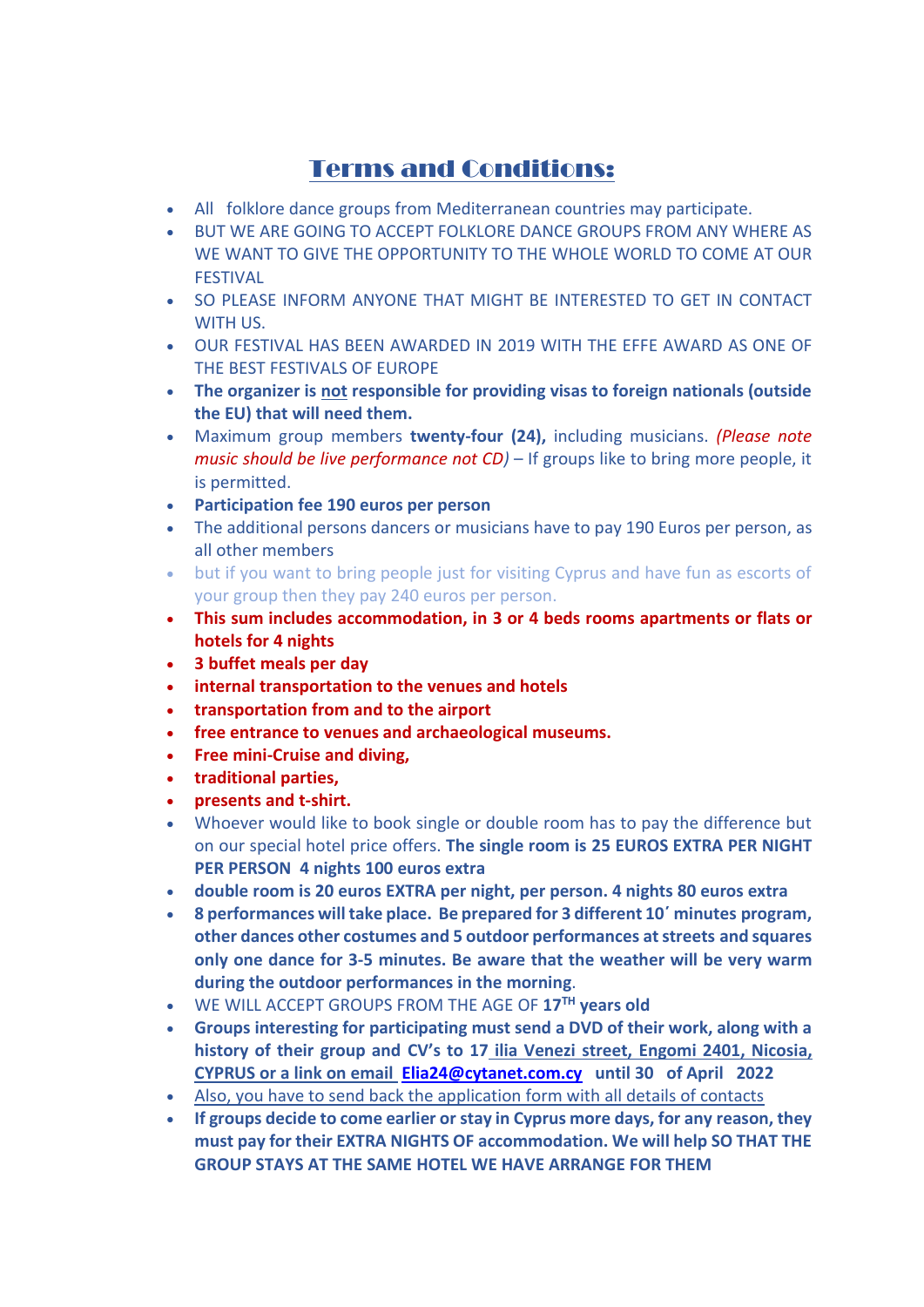## Participation Fees:

#### **There is a PARTICIPATION fee of 190 Euros for each member (per person) which you must pay in advance.**

**50 euros per person as soon as we accept you and 140 euros one month BEFORE ARRIVAL. The amount of 50 euros will not be returned if any cancellations occur due to covid conditions or change of mind since the organizers will still need to pay reservations for hotels and bookings**

### THE ORGANIZING COMMITTEE OFFERS:

- **Accommodation in Hotel Apartments of 1-2- 3-4 bedrooms OR 3 or 4-stars hotel… 2, 3 to 4 persons in a room**
- **Those who wants accommodation in single or double room should pay the difference**
- **3 buffet Meals per day for FOUR (4) Days**



- **Internal Transportation transfers airporthotel-airport**
- **PARTIES, PRESENTS,**
- **FREE MINI CRUISE AND DIVING,**
- **Free entrance to Museums**
	- **We can organize extra excursions for each group by a small fee.**

*Transport to and from Cyprus is responsibility of each group. The Organizing Committee does not undertake this expense (air tickets, etc.)*